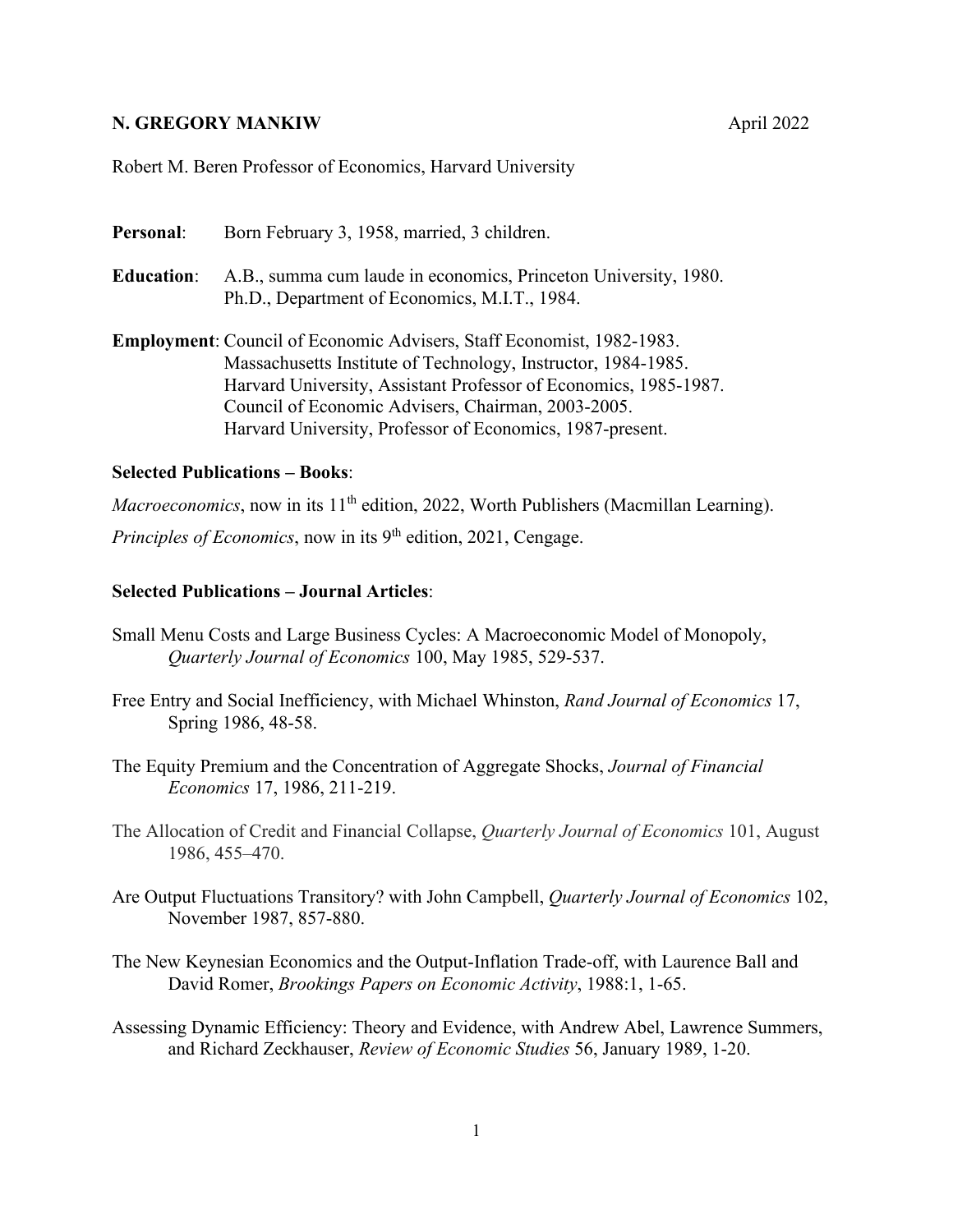- Real Business Cycles: A New Keynesian Perspective, *Journal of Economic Perspectives* 3, Summer 1989, 79-90.
- The Baby Boom, the Baby Bust, and the Housing Market, with David Weil, *Regional Science and Urban Economics* 19, 1989, 235-258.
- Consumption, Income, and Interest Rates: Reinterpreting the Time Series Evidence, with John Campbell, *NBER Macroeconomics Annual* 4, 1989, 185-216.
- The Consumption of Stockholders and Non-Stockholders, with Stephen Zeldes, *Journal of Financial Economics* 29, March 1991, 97-112.
- A Contribution to the Empirics of Economic Growth, with David Romer and David Weil, *Quarterly Journal of Economics* 107, May 1992, 407-437.
- Asymmetric Price Adjustment and Economic Fluctuations, with Laurence Ball, *Economic Journal* 104, March 1994, 247-261.
- Relative-Price Changes as Aggregate Supply Shocks, with Laurence Ball, *Quarterly Journal of Economics* 110, February 1995, 161-193.
- Capital Mobility in Neoclassical Models of Growth, with Robert Barro and Xavier Sala-i-Martin, *American Economic Review* 85, March 1995, 103-115.
- The Growth of Nations, *Brookings Papers on Economic Activity*, 1995:1, 275-326.
- An Asset Allocation Puzzle, with Niko Canner and David Weil, *American Economic Review* 87, March 1997, 181-191.
- Government Debt, with Douglas Elmendorf, *Handbook of Macroeconomics*, 1999, 1615-1669.
- The Savers-Spenders Theory of Fiscal Policy, *AEA Papers and Proceedings* 90, May 2000, 120- 125.
- Sticky Information versus Sticky Prices: A Proposal to Replace the New Keynesian Phillips Curve, with Ricardo Reis, *Quarterly Journal of Economics* 117, November 2002, 1295- 1328.
- The NAIRU in Theory and Practice, with Laurence Ball, *Journal of Economic Perspectives* 16, Fall 2002, 115-136.

Disagreement about Inflation Expectations, with Ricardo Reis and Justin Wolfers, *NBER*